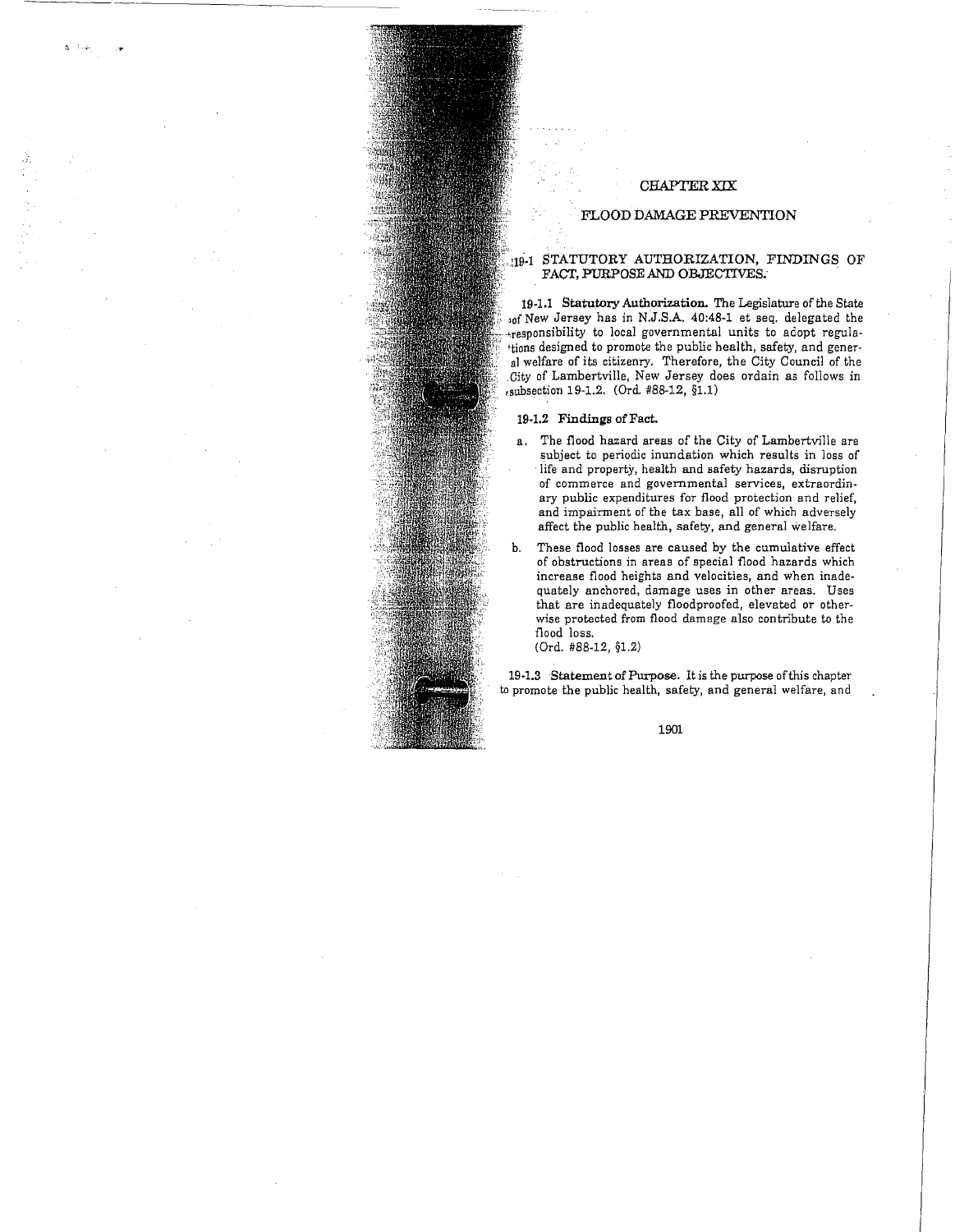## 19-1 CITY OF LAMBERTVILLE CODE

to minimize public and private losses due to flood condition in specific areas by provisions designed:

- a. To protect human life and health;
- b. To minimize expenditure of public money for cost flood control projects;
- C. To minimize the need for rescue and relief efforts associated with flooding and generally undertaken, at the expense of the general public; \
- d. To minimize prolonged business interruptions:
- e. To minimize damage to public facilities and utilities such as water and gas mains, electric, telephone, and sewer lines, streets and bridges located in areas, of special flood hazard;
- f. To help maintain a stable tax base by providing for the second use and development of areas of special flood hazard so as to minimize future flood blight areas;
- g. To insure that potential buyers are notified that proper  $ty$  is in an area of special flood hazard; and
- h. *To* ensure that those who occupy the areas of special' flood hazard assume responsibility for their actions. (Ord. #88-12, §1.3)

19-1.4 Methods of Reducing Flood Losses. In order to accomplish its purposes, this chapter includes methods and. provisions for:

- a. Restricting or prohibiting uses which are dangerous to health, safety, and property due to water or erosion haz; ards, or which result in damaging increases in erosion or in flood heights or velocities;
- b. Requiring that uses vulnerable to floods, including facilities which serve such uses, be protected against flood damage at the time of initial construction;

1902

# FLOOD DAMAGE PREVENTION 19-2

- Controlling the alteration of natural flood plains, stream channels, and natural protective barriers, which help accommodate or channel flood waters;
- d. Controlling filling, grading, dredging, and other development which may increase flood damage; and
- ,e. Preventing or regulating the construction of flood barriers which will unnaturally divert flood waters or which may increase flood hazards in other areas. (Ord. #88-12, §1.4)

### 19-2 DEFINITIONS.

Unless specifically defined below, words or phrases used in this chapter shall be interpreted so as to give them the meaning they have in common usage and to give this chapter its ·most reasonable application.

*Appeal* shall mean a request for a review of the City Construction Official's interpretation of any provision of this chapter or a request for a variance.

*Area of shallow flooding* shall mean a designated AO or VO Zone on the Flood Insurance Rate Map (FIRM). The base flood depths range from one (1') to three (3') feet; a clearly defined channel does not exist; the path of flooding is unpredictable and indeterminate; and, velocity flow may be evident.

*Area of special flood hazard* shall mean the land in the flood plain within a community subject to a one  $(1\%)$  percent or greater chance of flooding in any given year.

*Base flood* shall mean the flood having a one (1%) percent chance of being equalled or exceeded in any given year.

*Basement* shall mean any area of the building having its floor subgrade (below ground level) on all sides.

*Breakaway wall* shall mean a wall that is not part of the structural support of the building and is intended through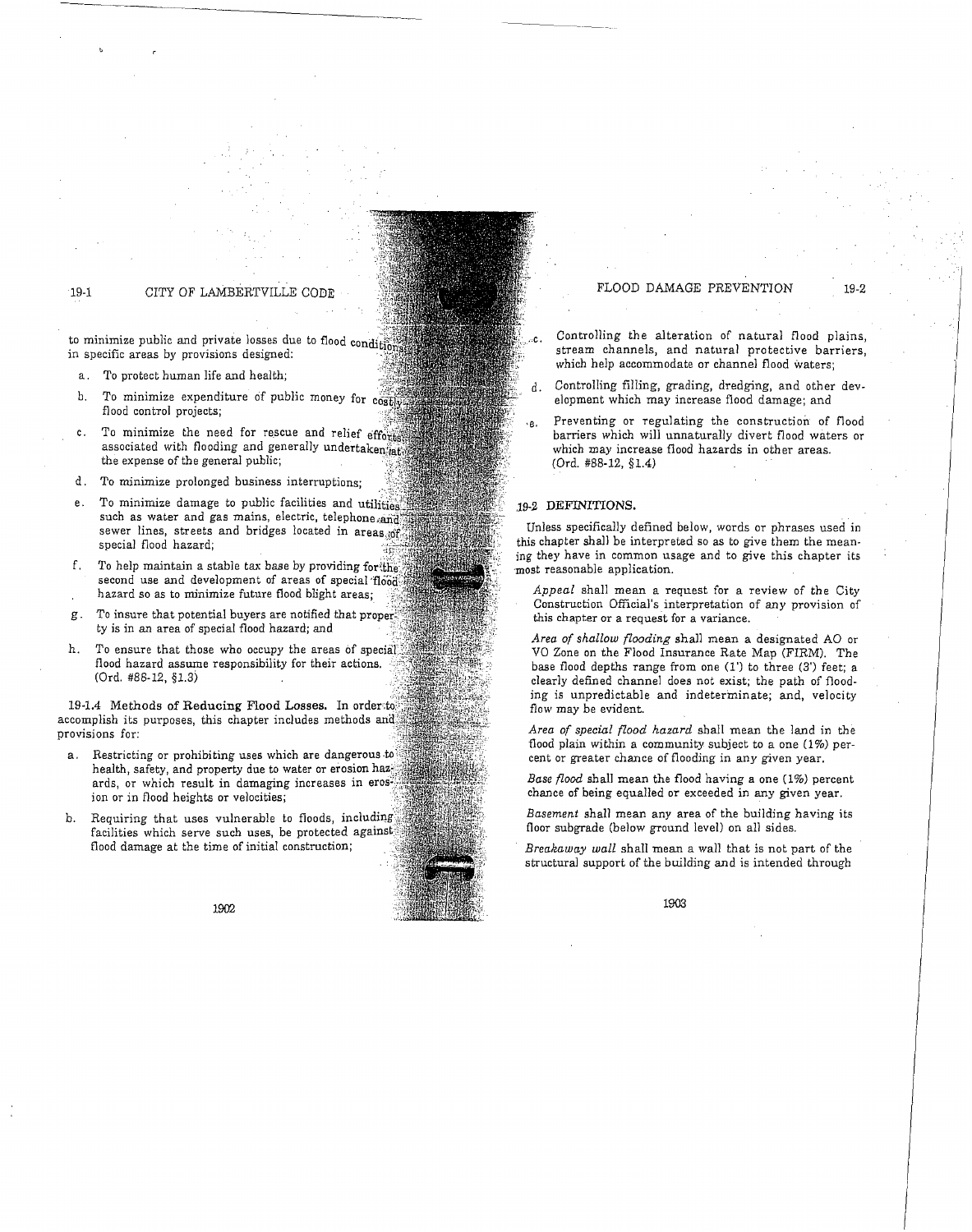its design and construction to collapse under specific. ral loading forces without causing damage to the elevated portion of the building or supporting foundation system)

. .

Development shall mean any man-made change that  $invoved$  or unimproved real estate, including but  $n_0$ limited to buildings or other structures, mining, dredge ing, filling, grading, paving, excavation or drilling operations located within the area of special flood hazarffill

*Elevated building* shall mean a non-basement building (i) built in the case of a building in an Area of Special Flood Hazard to have the top of the elevated floor elevated. above the ground level by means of piling, columns (posts) and piers), or shear walls parallel to the flow of the water. and (ii) adequately anchored so as not to impair, the structural integrity of the building during a flood of up to the magnitude of the base flood. In an Area of Special Flood Hazard "elevated building" also includes a build ing elevated by means of fill or solid foundation perime? ter walls with openings sufficient to facilitate the unimpeded movement of flood waters.

*Flood* or *flooding* shall mean a general and temporary. condition of partial or complete inundation of normally dry land areas from:

- a. The overflow of inland or tidal waters and/or
- b. The unusual and rapid accumulation or runoff of surface waters from any source.

*Flood Insurance Rate Map (FIRM)* shall mean the official} map on which the Federal Insurance Administration has delineated both the areas of special flood hazards and the risk premium zones applicable to the community. The effective date of said map is April 1, 1981. *{* 

*Flood Insurance Study* shall mean the official report provided in which the Federal Insurance Administration *:;.*  has provided flood profiles, as well as the Flood Boundary-Floodway Map and the water surface elevation of the

1904

base flood. The effective date of said study is October 1, 1980.

*Floodway* shall mean 'the channel of a river or other water-course and the adjacent land areas that must be reserved in order to discharge the base flood without cumulatively increasing the water surface elevation more than two-tenths (0.2') foot.

*Lowest floor* shall mean the lowest floor of the lowest enclosed area (including basement). An. unfinished or flood resistant enclosure, useable solely for the parking of vehicles, building access or storage in an area other than a basement is not considered a building's lowest floor provided that such enclosure is not built so to render the structure in violation of other applicable non-elevation design requirements.

*Manufactured home* shall mean a structure, transportable in one or more sections, which is built on a permanent chassis and is designed for use with or without a permanent foundation when connected to the required utilities. For flood plain management purposes the term "manufactured home" also includes park trailers, travel trailers and other similar vehicles placed on a site for greater than one hundred eighty (180) consecutive days. For insurance purposes the term "manufactured home" does not include park trailers, travel trailers and other similar vehicles.

Manufactured home park or manufactured home subdiv*ision* shall mean a parcel (or contiguous parcels) of land divided into two (2) or more manufactured home lots for rent or sale.

 $New$  construction shall mean structures for which the "start of construction" commenced on or after the effective date of this ordinance.

*Start of construction* (for other than new construction or substantial improvements under the Coastal Barrier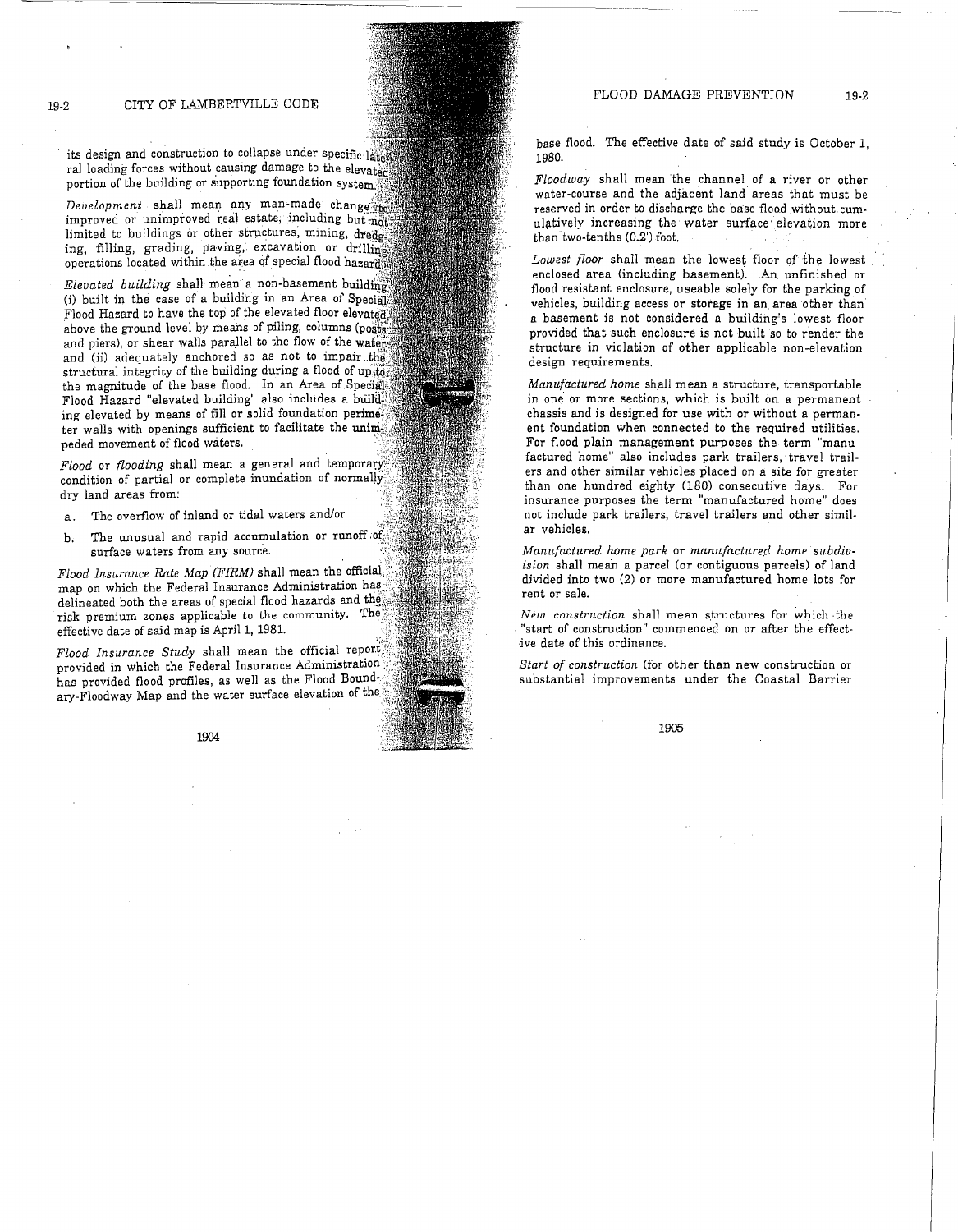Resources Act (P.L. 97-348)) includes substantial provement and shall mean the date the building permit was issued, provided the actual start of construction, the pair, reconstruction, placement, or other improvement was within one hundred eighty (180) days of the permit date. The actual start means either the first placement of permanent construction of a structure on a site such as, the pouring of a slab or footings, the installation of piles, the construction of columns, or any work beyond the stages of excavation; or the placement of a manufactured homeson a foundation. Permanent construction does not includes land preparation, such as clearing, grading and filling nor does it include the installation of streets and/or walkways; nor does it include excavation for a basement, foot ings, piers, or foundations or the erection of temporary forms; nor does it include the installation on the property. of accessory buildings, such as garages or sheds not occupied as dwelling units or not part of the main structure.

Structure shall mean a walled and roofed building, a manufactured home, or a gas or liquid storage tank, tha' is principally above ground.

Substantial improvement shall mean any repair, reconstruction, or improvement of a structure, the cost of which equals or exceeds fifty (50%) percent of the market value; of the structure either:

- Any project for improvement of a structure to comply. with existing State or local health, sanitary, or safe. ty code specifications which are solely necessary to assure safe living conditions, or
- b. Any alteration of a structure listed on the National Register of Historic Places or a State Inventory of Historic Places.

*Variance* shall mean a grant of relief from the require-; ments of this ordinance which permits construction in a manner that would otherwise be prohibited by this chapter. (Ord. #88-12, §2)

1906

# 19.3 GENERAL PROVISIONS.

*:(* ,19-3.1 Lands to Which This Chapter Applies. This chapter  $_{\text{cshall}}$  apply to all areas of special flood hazards within the  $_{\text{inrisdiction}}$  of the City of Lambertville. (Ord. #88-12, §3.1)

19-3.2 Basis for Establishing the Areas of Special Flood-Hazard. The areas of special flood hazard identified by the  $\mathbb{F}_{\text{e} \text{deral}}$  Insurance Administration in a scientific and  $\mu_{\text{engine}}$  report entitled "The Flood Insurance Study for the City of Lambertville" dated October 1, 1980, with ac-'. :companying Flood Insurance Rate Maps and Flood Bound- .ary-Floodway Maps dated April 1; 1981 is hereby adopted by ·reference and declared to be a part of this chapter. This Flood Insurance Study is on file in the office of the City Clerk at City .:Hall, 18 York Street, Lambertville, NJ 08530. (Ord. #88-12, :§3.2)

19-3.3 Penalties for Noncompliance, No structure or land .shall hereafter be constructed, located, extended, converted, or altered without full compliance with the terms of this chapter and other applicable regulations. Violation of the provisions of this chapter by failure to comply with any of its requirements (including violations of conditions and safeguards ;established in -connection with conditions) shall constitute a .misdemeanor. Any person who violates this chapter or fails to comply with any of its requirements shall upon conviction -thereof, be fined not more than five hundred (\$500.00) dollars or imprisoned for not more than thirty (30) days, or both, for each violation, and in addition shall pay all costs and expenses involved in the case. Nothing herein contained shall prevent the City of Lambertville from taking such other lawful action as is necessary to prevent or remedy any violation. (Ord. #88-12, §3.3)

19-3.4 Abrogation and Greater Restrictions, This chapter is not intended to repeal, abrogate, or impair any existing easements, covenants, or deed restrictions. However, where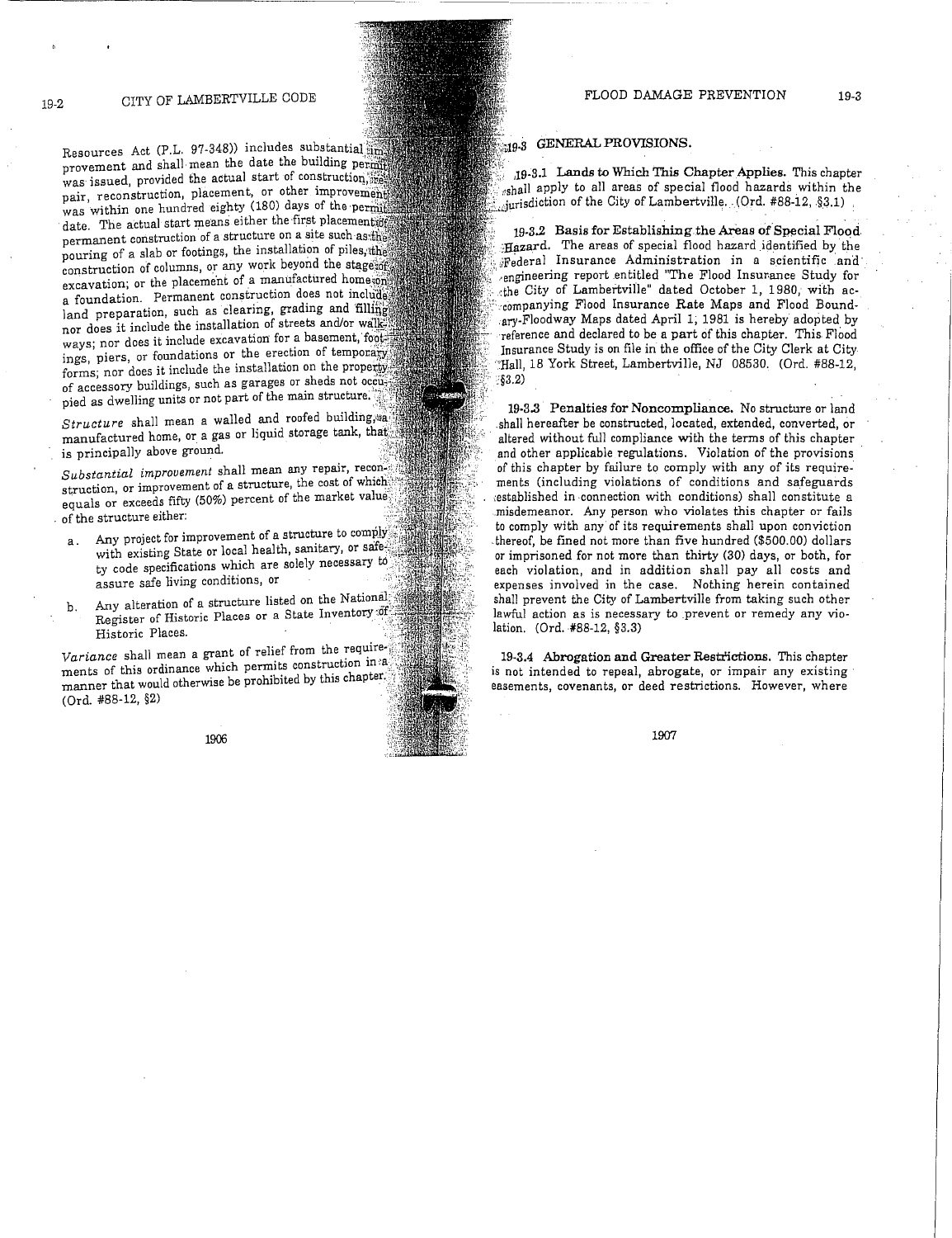# 19-3 CITY OF LAMBERTVILLE CODE

this chapter and other ordinance, easement, convenant. deed restriction conflict or overlap, whichever imposes the more stringent restrictions shall prevail. (Ord. #88-12, \$30.00) ,.

19-3.5 Interpretation. In the interpretation and applica of this chapter, all provisions shall be:

- Considered as minimum requirements;
- $\mathbf{b}$ . Liberally construed in favor of the governing  $\frac{1}{1000}$ and
- C. Deemed neither to limit nor repeal any other powers granted under State statutes. (Ord. #88-12, §3.5)

19-3.6 Warning and Disclaimer of Liability. The degree of flood protection required by this chapter is considered reasonable for regulatory purposes and is based on scientific. and engineering considerations. Larger floods can and will occur on rare occasions. Flood heights may be increased  $b\bar{y}$ man-made or natural causes. This chapter does not imply that land outside the area of special flood hazards or uses permitted within such areas will be free from flooding or flood damages.

This chapter shall not create liability on the part of the City of Lambertville, any officer or employee thereof or the Feder- $\ddot{\cdot}$ al Insurance Administration, for any flood damages that\\ result from reliance on this chapter or any administrative decision lawfully made thereunder. (Ord. #88-12, §3.6)

## 19-4 ADMINISTRATION; ENFORCEMENT; ANCES.

19-4.1 Establishment of Development Permit.

a. A Development Permit shall be obtained before struction or development begins within any area of

1908

special flood hazard established in subsection 19-3.2. Application for a Development Permit shall be made on forms furnished by the City's Construction Official and may include, but not be limited to; plans in dupli- .'cate drawn to scale showing the nature, location, dimensions, and elevations of the area in question; existing or proposed strnctures, fill, storage of materials, drainage facilities; and the location of the foregoing.

b. 'Specifically, the following information is required:

- 1. Elevation in relation to mean sea level; of the lowest floor (including basement) of all structures;
- 2. Elevation in relation to mean sea level to which any structure has been floodproofed;
- 3. Certification by a registered professional engineer or architect that the floodproofing methods for any nonresidential structure meet the floodproofing criteria in subsection 19-5.2b.; and
- Description of the extent to which any watercourse will be altered or relocated as a result of proposed development. (Ord. #88-12, §4.1)

19-4.2 Designation of the Local Administration. The City Construction Official is hereby appointed to administer and implement this ordinance by granting or denying development permit applications in accordance with its provisions. (Ord. #88-12, §4.2)

19-4.8 Duties and Responsibilities of the Local Administration. Duties of the City Construction Official shall include, but not be limited to: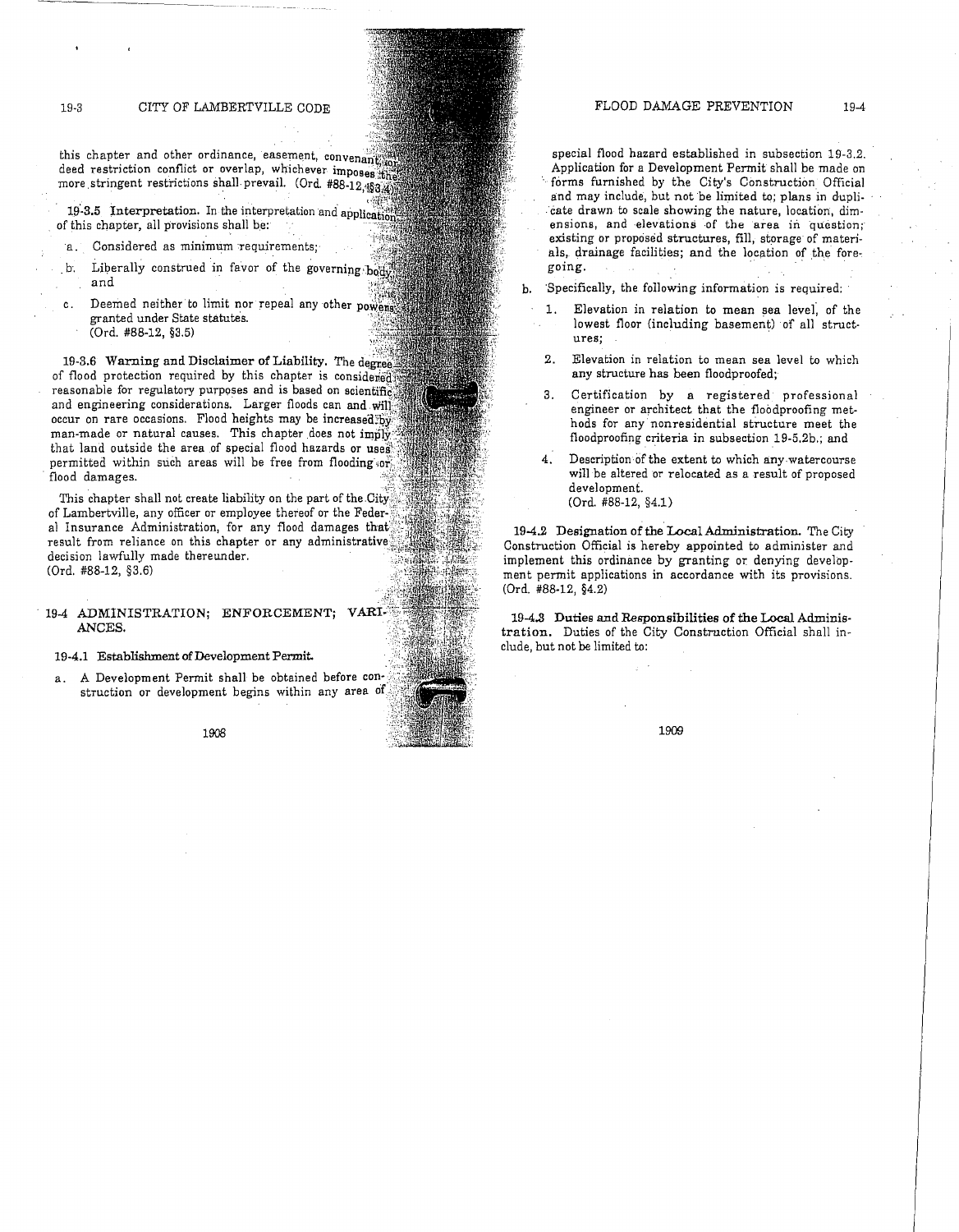- *Permit Review:*
- 1. Review all development permits to determine:that the permit requirements of this chapter have been satisfied.

2. Review all development permits to determine that all necessary permits have been obtained from those Federal, State or local governmental agencies from which prior approval is required.

- 3. Review all development permits to determine  $i\hat{f}$ the proposed development is located in the flood. way, assure that the encroachment provisions of subsection 19-5.4a. are met.
- b. *Use of Other Base Flood and Floodway Data.* When base flood elevation and floodway data has not beeri provided in accordance with subsection 19-3.2, Basis for Establishing the Areas of Special Flood Hazard, the City Construction Official shall obtain, review, and reasonably utilize any base flood elevation and floodway data available from a Federal, State or other source, in order to administer subsection 19-5.2a., Specific Standards, Residential Construction, and subsection 19-5.2b., Specific Standards, Nonresidential Construction.
- C. *Information to be Obtained and Maintained.* 
	- 1. Obtain and record the actual elevation (in relation to mean sea level) of the lowest floor (including basement) of all new or substantially improved structures, and whether or not the structure contains a basement.
	- 2. For all new substantially improved floodproofed structures:
		- (a) Verify and record the actual elevation (in relation to mean sea level); and
- (b) Maintain the floodproofing certifications required in subsection 19-4.1 b,3.
- 3. Maintain for public inspection all records pertaining to the provisions of this chapter.
- d. *Alteration of Watercourses.* 
	- 1. Notify adjacent communities· and the Division of Coastal Resources, New Jersey State Department of Environmental Protection prior to any alteration or relocation of a watercourse, and submit evidence of such notification to. the Federal Insurance Administration.

2. Require that maintenance is provided within the altered or relocated portion of said watercourse so that the flood carrying capacity is not diminished.

Interpretation of FIRM Boundaries. Make interpretations where needed, as to the exact location of the bonndaries of the areas of special flood hazards (for example, where there appears to be a conflict between a mapped boundary and actual filed conditions). The person contesting the location of the boundary shall be given a reasonable opportunity to appeal the interpretation as provided in subsection 19-4.4. (Ord. #88-12, §4.3)

#### 19-4.4 **Variance Procedure.**

- a. *Appeal Board.* 
	- 1. The Zoning Board of Adjustment as established by the City of Lambertville shall hear and decide appeals and requests for variances from the requirements of this chapter.
	- 2. The Zoning Board of Adjustment shall hear and decide appeals when it is alleged there is an error in any requirement, decision, or determination

1911

a.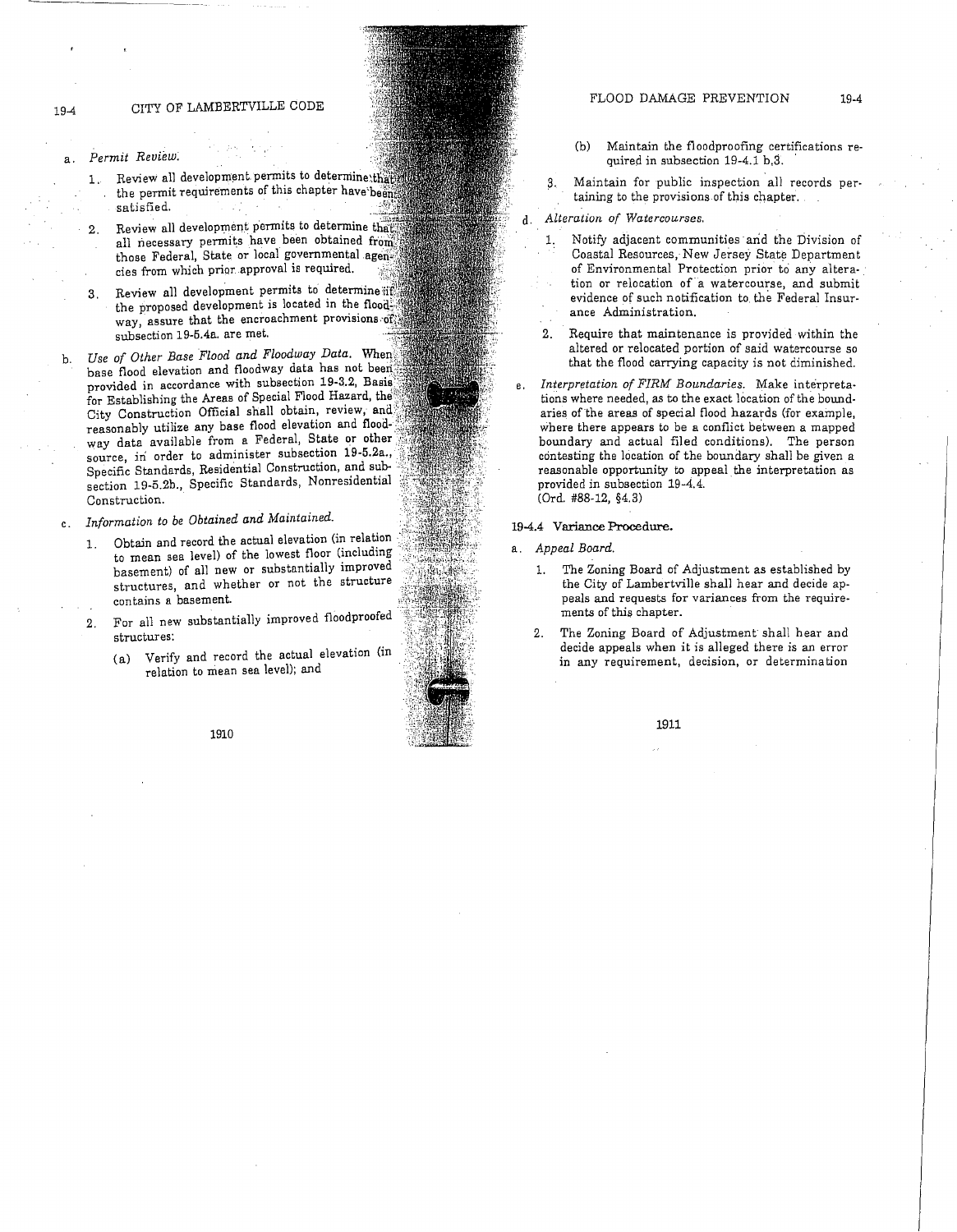19-4 CITY OF LAMBERTVILLE CODE

made by the City Construction Official in enforcement or administration of this chapter.

- 3. Those aggrieved by the decision of the  $Z_{0\text{ning}}$ Board of Adjustment, or any taxpayer, may appeal such decision to the Superior Court, as provided-inthe Municipal Land Use Law, Chapter 291, Laws of N.J. 1975.
	- In passing upon such applications, the Zoning Board of Adjustment shall consider all technical evaluations, all relevant factors, standards  $\frac{1}{2}$ fied in other sections of this chapter, and:
		- (a) The danger that materials may be swept onto other lands to the injury of others;
		- (b) The danger of life and property due to flood ing or erosion damage;
	- (c) The susceptibility of the proposed facility and its contents to flood damage and the feet of such damage on the individual owner;
	- (d) The importance of the services provided by the proposed facility to the community;
	- (e) The necessity to the facility of a waterfront location, where applicable;
	- (f) The availability of alternative locations for the proposed use which are not subject to flooding or erosion damage;
	- (g) The compatibility of the proposed use with existing and anticipated development;
	- (h) The relationship of the proposed use to the comprehensive plan and flood plain man· agement program of that area;



- (i) The safety of access to the property in times of flood for ordinary and emergency vehicles;
- (j) . The expected heights, velocity, duration, rate of rise, and sediment transport of the flood waters and the effects of wave action, if applicable; expected at the site; and
- (k) The costs of providing governmental services during and after flood conditions, including maintenance. and repair of public utilities and facilities such as sewer, gas, electrical, and water systems, and streets and bridges.
- 5. Upon consideration of the factors of subsection 19- 4.4a.4. and the purposes of this chapter, the Zoning Board of Adjustment may attach such conditions to the granting of variances as it deems necessary to further the purposes of this chapter.
- 6. The City Construction Official shall maintain the records of all appeal actions, including technical information, and report any variances to the Federal Insurance Administration upon request.
- b. *Conditions for Variances.* 
	- Generally, variances may be issued for new construction and substantial improvements to be erected on a lot of one-half (1/2) acre or less in size contiguous to and surrounded by lots with existing structures constructed below the base flood level, providing items (a) through (k) in subsection 19- 4.4a.4. have been fully considered. *As* the lot size increases beyond the one-half acre, the technical justification required for issuing the variance increases.
	- 2. Variances may be issued for the reconstruction, rehabilitation or restoration of structures listed on

1913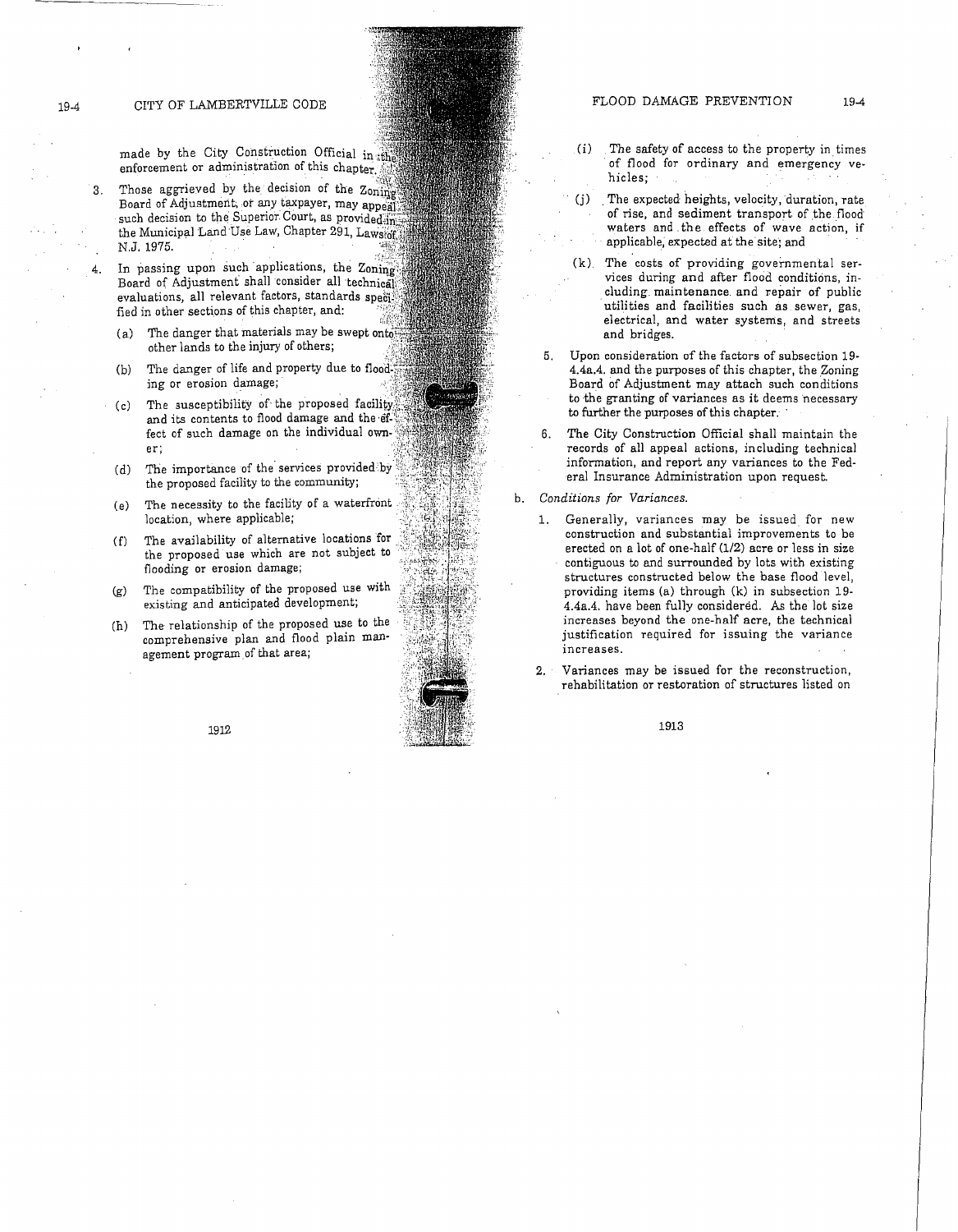the National Register of Historic Places  $or$ State Inventory of Historic Places, without regard to the procedures set forth in the remainder of;this section.

3. Variances shall not be issued within any design nated floodway if any increase in flood levels. during the base flood discharge would result.

Variances shall only be issued upon a determination that the variance is the minimum necessi sary, considering the flood hazard, to afford relief.

- 5. Variances shall only be issued upon:
	- (a) A showing of good and sufficient cause;
	- (b) A determination that failure to grant the variance would result in exceptional ship to the applicant; and
	- (c) A determination that the granting of variance will not result in increased heights, additional threats to public safety, extraordinary public expense, create nuisances, cause fraud on or victimization of the public as identified in subsection 19-4.4a.4., or conflict with existing local laws or ordinances.
- 6. Any applicant to whom a variance is granted shall be given written notice that the structure will be permitted to be built with a lowest flood elevation below the base flood elevation and that the cost of flood insurance will be commensurate with the increased risk resulting from the reduced lowest floor elevation.

1914

(Ord. #88-12, §4.4)

# .·· .19.5 PROVISIONS FOR FLOOD HAZARD REDUCTION.

19-5.1 General Standards. In all areas of special flood hazards the following standards are required:

- a. Anchoring.
	- 1. All new construction and substantial improvements shall be anchored to 'prevent flotation, collapse, or lateral movement of the structure.
	- 2. All manufactured homes shall be anchored to resist flotation, collapse or lateral movement. Methods of anchoring may include, but are not to be limited to, use of over-the top or frame ties to ground anchors. This requirement is in addition to applicable State and local anchoring requirements for resisting wind forces.
- b. *Construction Materials and Methods.* 
	- 1. All new construction and substantial improvements shall be constructed with materials and utility equipment resistant to flood damage.
	- 2. All new construction and substantial improvements shall be constructed using methods and practices that minimize flood damage.
- c. *Utilities.* 
	- 1. All new and replacement water supply systems shall be designed to minimize or eliminate infiltration of flood waters in the system;
	- 2. New and replacement sanitary sewage systems shall be designed to minimize or eliminate infiltration of flood waters into the systems and discharge from the systems into flood waters;
	- 3. On-site waste disposal systems shall be located to avoid impairment to them or contamination from them during flooding; and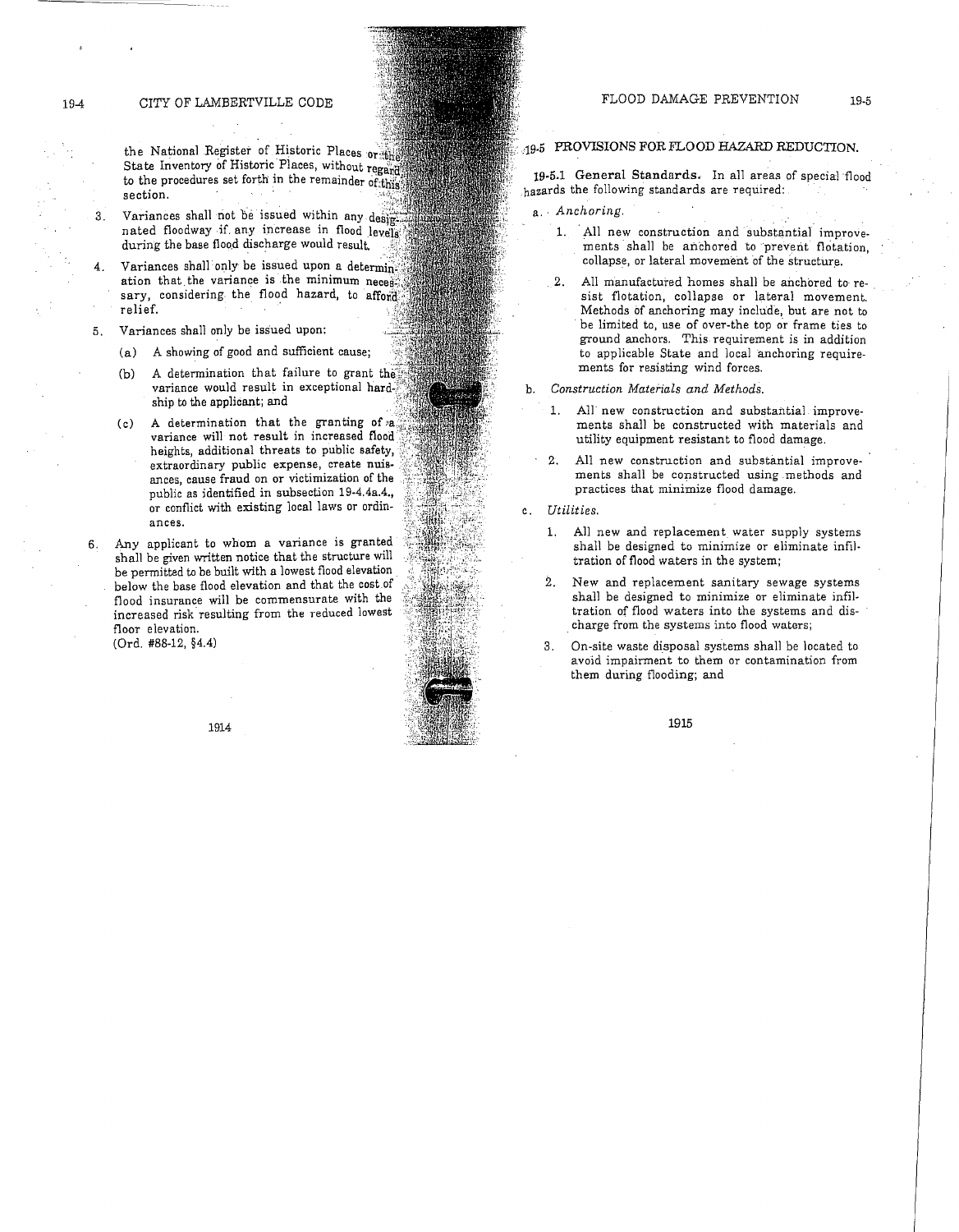- 4. Electrical, heating, ventilation, plumbing and air-conditioning equipment and other service facilities shall be designed and/or located so as to prevent water from entering or accumulating within the components during conditions of flood. ing.
- d. *Subdivision Proposals.* 
	- 1. All subdivision proposals shall be consistent with the need to minimize flood damage;
	- 2. All subdivision proposals shall have public utilities and facilities such as sewer, gas, electrical, and water systems located and constructed minimize flood damage;
	- 3. All subdivision proposals shall have adequate drainage provided to reduce exposure to flood damage; and
	- 4. Base flood elevation data shall be provided for subdivision proposals and other proposed development which contain at least fifty (50) lots or five (5) acr'es (whichever is less).
- e. *Enclosure Openings.* For all new construction and substantial improvements, fully enclosed areas below the lowest floor that are subject to flooding shall be designed to automatically equalize hydrostatic flood forces on exterior walls by allowing for the entry and exit of floodwaters. Designs for meeting this requirement must either be certified by a registered professional engineer or architect or must meet or exceed the following minimum criteria: A minimum of two (2) openings having a total net area of not less than one (1) square inch for every square foot of enclosed area subject to flooding shall be provided. The bottom of all openings shall be no higher than one (1) foot above grade. Openings may be equipped with screens, lou-

1916

vers, or other coverings or devices provided that they permit the automatic entry and exit of floodwaters.  $(Ord. #88-12, §5.1)$ 

19-5.2 Specific Standards. In all areas of special flood hazards where base flood elevation data have been provided as set forth in subsection 19-3.2, Basis for Establishing the Areas of Special Flood Hazard or in subsection 19-4.Sb., Use of Other Base Flood Data, the following standards are required:

- a. *Residential Construction.* New construction and substantial improvement of any residential structure shall have the lowest floor, including basement, elevated to or above base flood elevation.
- b. *Nonresidential Construction.* New construction and substantial improvement of any commercial, industrial or other nonresidential structure shall either have the lowest floor, including basement, elevated to the level of the base flood elevation; or
	- 1. Be floodproofed so that below the base flood level the structure is watertight with walls substantially impermeable to the passage of water;
	- 2. Have structural components capable of resisting hydrostatic and hydrodynamic loads and effects of buoyancy; and
	- 3. Be certified by a registered professional engineer or architect that the design and methods of construction are in accordance with accepted standards of practice for meeting the applicable provisions of this subsection. Such certification shall be provided to the official as set forth in subsection 19- 4.Sc.2.

c. *Manufactured Homes.* 

1. Manufactured homes sha11 be anchored in accordance with subsection 19-5.1 a.2.